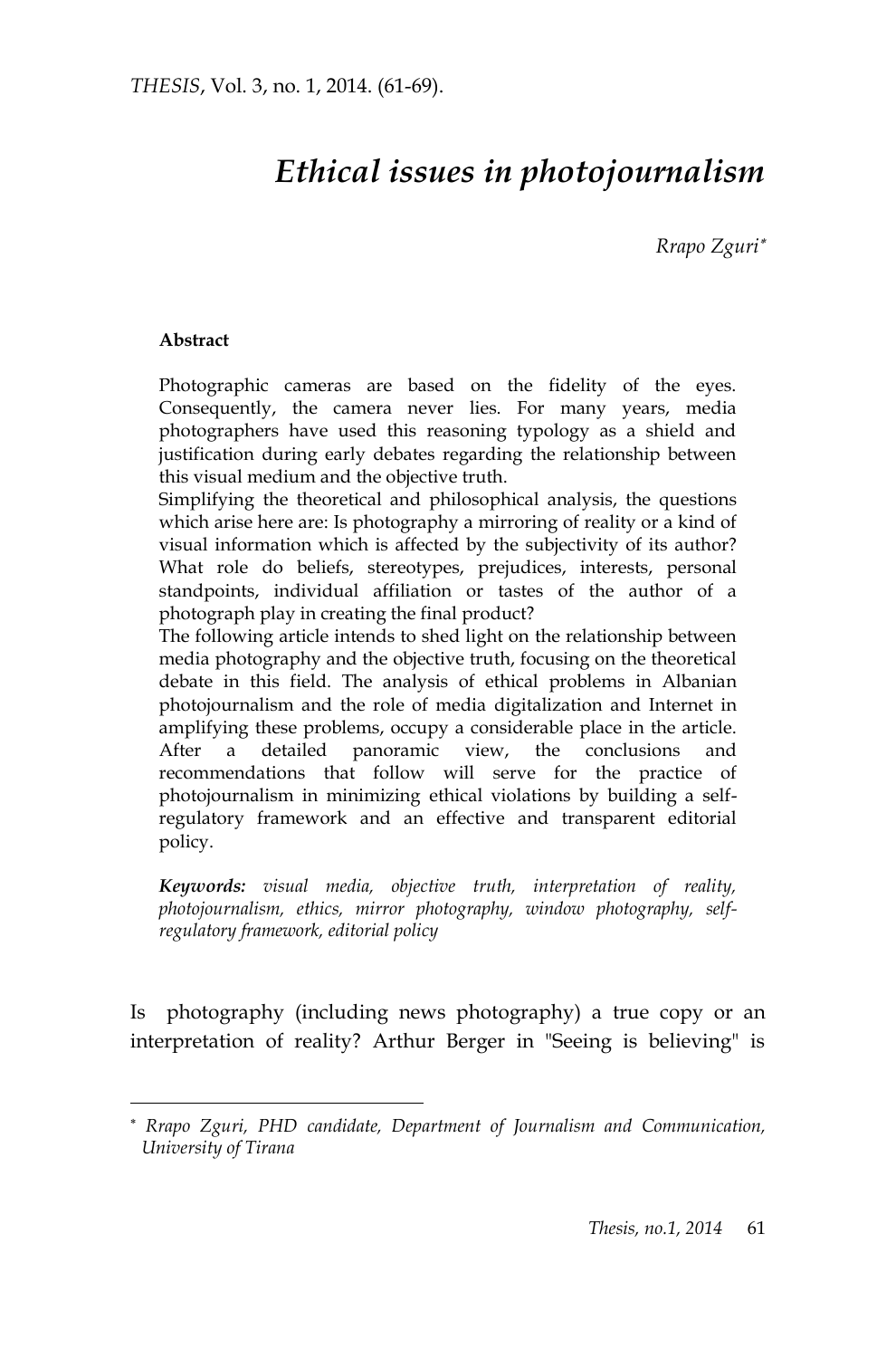categorical in his reply: "A photo is always an interpretation of reality, not reality itself."<sup>1</sup>

Most authors dealing with the study of photography are on the same terms with Arthur Berger, when it comes to the relationship between photography and reality. Terence Wright states that "interpretation would seem to be the closest term that can be used to account for our understanding of a photograph." <sup>2</sup> For Kenneth Cobra "photography is the simultaneous recognition, in a fraction of a second, of the significance of an event as well as of a precise organization of forms which give that event its proper expression." 3

In the course of Albanian journalism and world-wide journalism there are many cases where media pictures, even when they are not manipulated, are affected by the subjectivity of the author. As for Daniel R. Bersak "photojournalistic ethics might encompass the choices an individual photographer makes while shooting."<sup>4</sup>

In Albanian media it is not rare that the same event would be presented in two different views. For example, when taking pictures of a governmental rally, the photographers of a pro-governmental newspaper find a shooting angle which creates the impression that the participation has been very high. On the other hand, the photographers of a pro - opposition newspaper find a shooting angle which creates the impression that the participation has been very low. Although the same event is photographed, the message conveyed through the photograph about the participation in this event is different, often opposite. In other cases, an individual, a statue or a building, photographed from below or more close to the base, may seem gigantic in the photograph, affecting and distorting the real

<sup>1</sup> [Arthur Asa Berger](http://www.google.al/search?tbo=p&tbm=bks&q=inauthor:%22Arthur+Asa+Berger%22)**,** *Seeing is believing: an introduction to visual communication*, McGraw Hill Education, 2007, p. 13

<sup>2</sup> Terence Wright**,** *The Photography Handbook***,** Routledge, London and New York, 2003, p.6

<sup>3</sup> [Kenneth Kobre,](http://www.google.al/search?tbo=p&tbm=bks&q=inauthor:%22Kenneth+Kobre%22&source=gbs_metadata_r&cad=9) *Photojournalism: The Professionals' Approach*, Taylor & Francis, 2004, p. 27

<sup>4</sup> Daniel R. Bersak , *Ethics in Photojournalism: Past, Present, and Future ,* Massachusetts Institute of Technology, Department of Comparative Media Studies, 2006, website: http://web.mit.edu/drb/Public/PhotoThesis/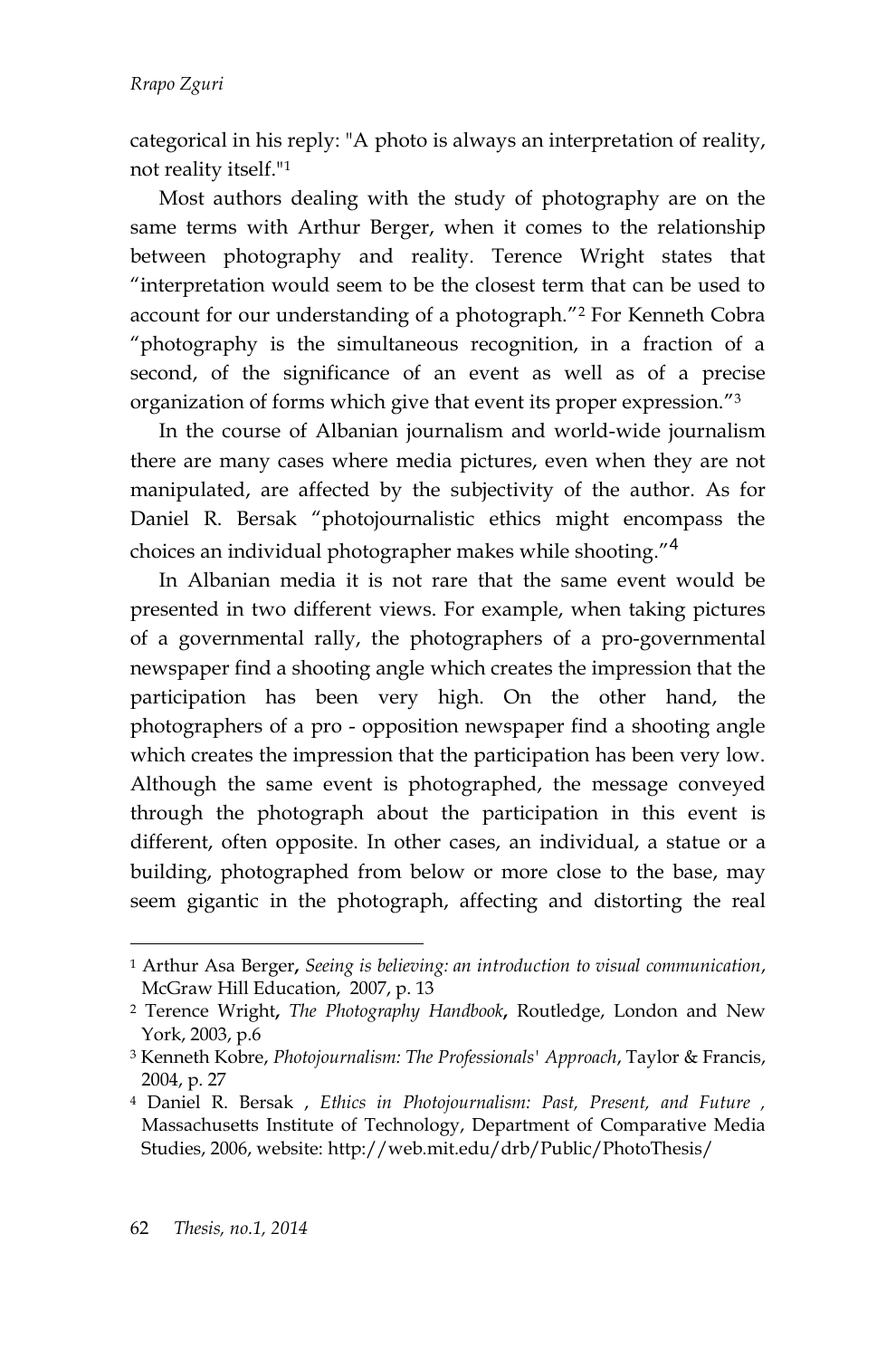view. Creating optical illusions or different perceptions often become part of the political game. This happens because the message conveyed is influenced by personal beliefs and / or editorial policy of the media outlet where the photographer that took the picture works.

Media photography researchers have found that stereotypes and prejudices (which more or less are present in everyone's view) have a big impact on decision-making and the process of photographing. 5 It often happens that images from different places or events don't reflect reality but they appear to be a reflection of the stereotypes and prejudices of the author of the photograph. There have been cases, for example, when articles about Albania in foreign media are accompanied by photos that show Albanian women belly -dancing or completely covered in veils. In these cases, stereotypes create an image that does not match reality. Fortunately, Albanian media is generally careful in choosing images from other countries, while the opposite rarely happens. However, even in Albanian media images that reflect prejudices in relation to specific ethnic, linguistic, sexual communities, etc. are present.

With the development of technology, a lot of tools or accessories that contribute to the alienation of reality in pictures have emerged. Today's cameras contain a large number of lens or filters through which the appearance of an event can easily be changed or distorted during shooting or filming.

Regarding this situation, Steve Larson, director of photography at *U.S. News & World Report*, says, "Photography is the recording of a real moment. We are making a mistake if we try changing this. We must come to terms with it. This is where the power of photography lies. " Decades ago, researchers warned of the damage that photography could bring in the media through deviation from the truth. In his wellknown *Needs No Ally: Inside Photojournalism,* Howard Chapnick emphasises, "Credibility. Responsibility. These words give us the right to call photography a profession rather than a business. Not

<sup>5</sup> [Paul Lester,](http://www.google.al/search?tbo=p&tbm=bks&q=inauthor:%22Paul+Lester%22) *Photojournalism: An Ethical Approach*, Lawrence Erlbaum Associates, Incorporated, 1991, p. 134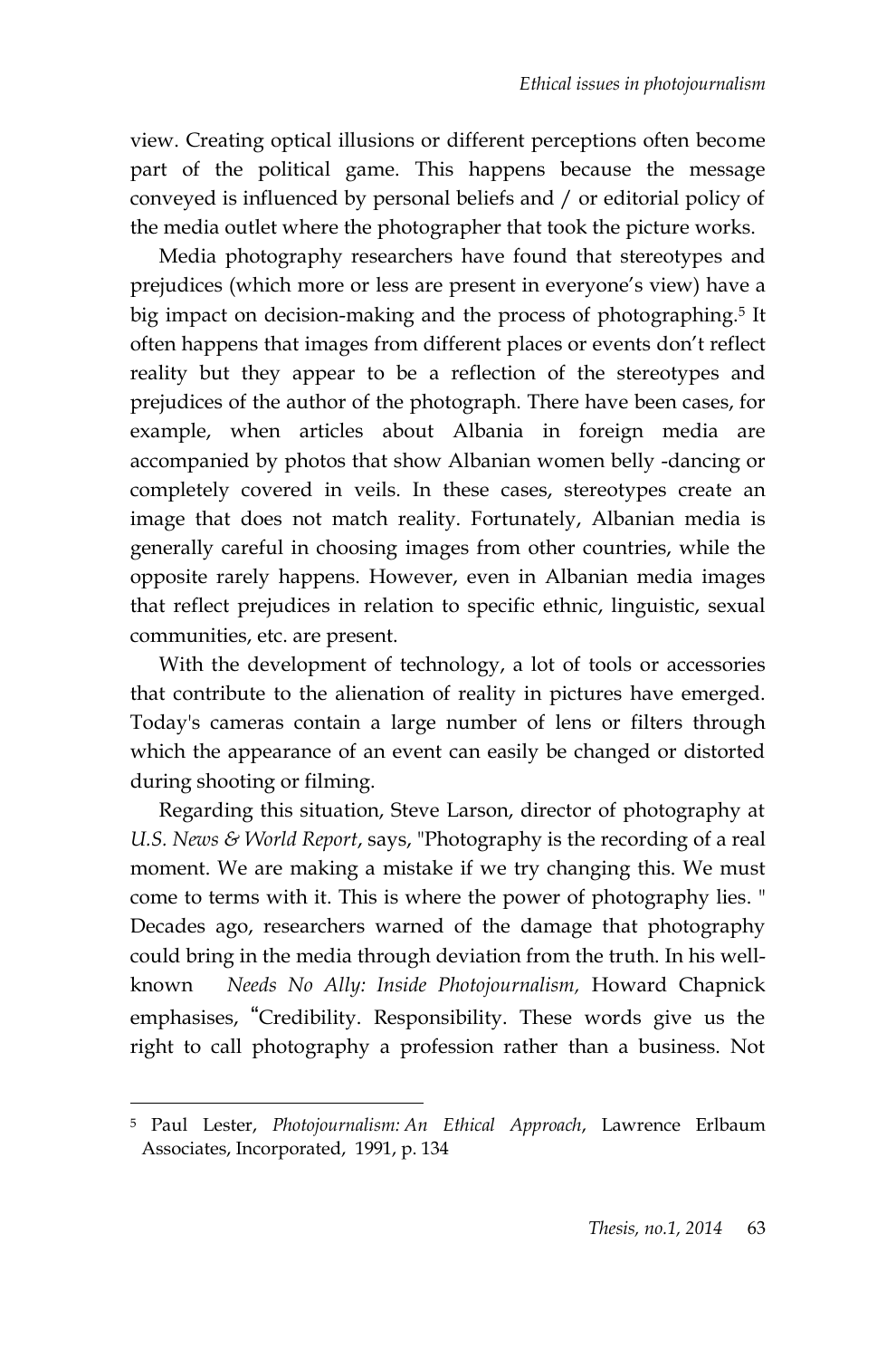maintaining that credibility will diminish our journalistic impact and self-respect, and the importance of photography as communication." $\rm ^6$ 

Media photography is also accused for recreating reality. During the 1930s, at the time of the Great Depression, USA media professionals were involved in a long debate on the phenomenon known as "scene preparation". The photographers did not capture pictures of the poor or beggars in the streets as they really were, but placed them in specific positions creating an even graver image of the crisis. The debate was subsequently extended between the concepts of "mirror photography" and "window photography ", coupled with the relations of photography with reality. In Albanian media photography, the phenomena of recreating reality or "scene preparation" can be noticed in various forms. For example, interviews of well-known people are often associated with pictures of them, not taken in real life but in photographic studios, where they carefully have removed any moles or wrinkles, have matched the color of the make-up tone with the eye shadow color or dress color, etc. And, even worse, these "artistic" photos are often made by the newspapers' or magazines' photographers and published by them along the interviews of these people. We also often encounter cases when politicians or spokesmen, after having prepared the scene and everything themselves, invite photographers to say, "Ready?" (Say cheese, please). So now the scene is ready. Now they can take pictures from scene, as regulated by the political parties.

Ethical problems are observed especially in the "post-production stage", where often, cases of manipulating existing photographs are encountered. In fact manipulation or retouching of photography started earlier in time and was applied even before the era of digitalisation. The well-known case of Abraham Lincoln's photograph, published in a U.S. newspaper at the beginning of the last century, made headlines when it was discovered that in the picture only the head was Lincoln's; the body was taken from another picture and belonged to Senator John C. Calhoun. Particularly in

<sup>6</sup> Howard Chapnick, *Truth Needs No Ally: Inside Photojournalism,* University of Missouri, 1982, f. 41-42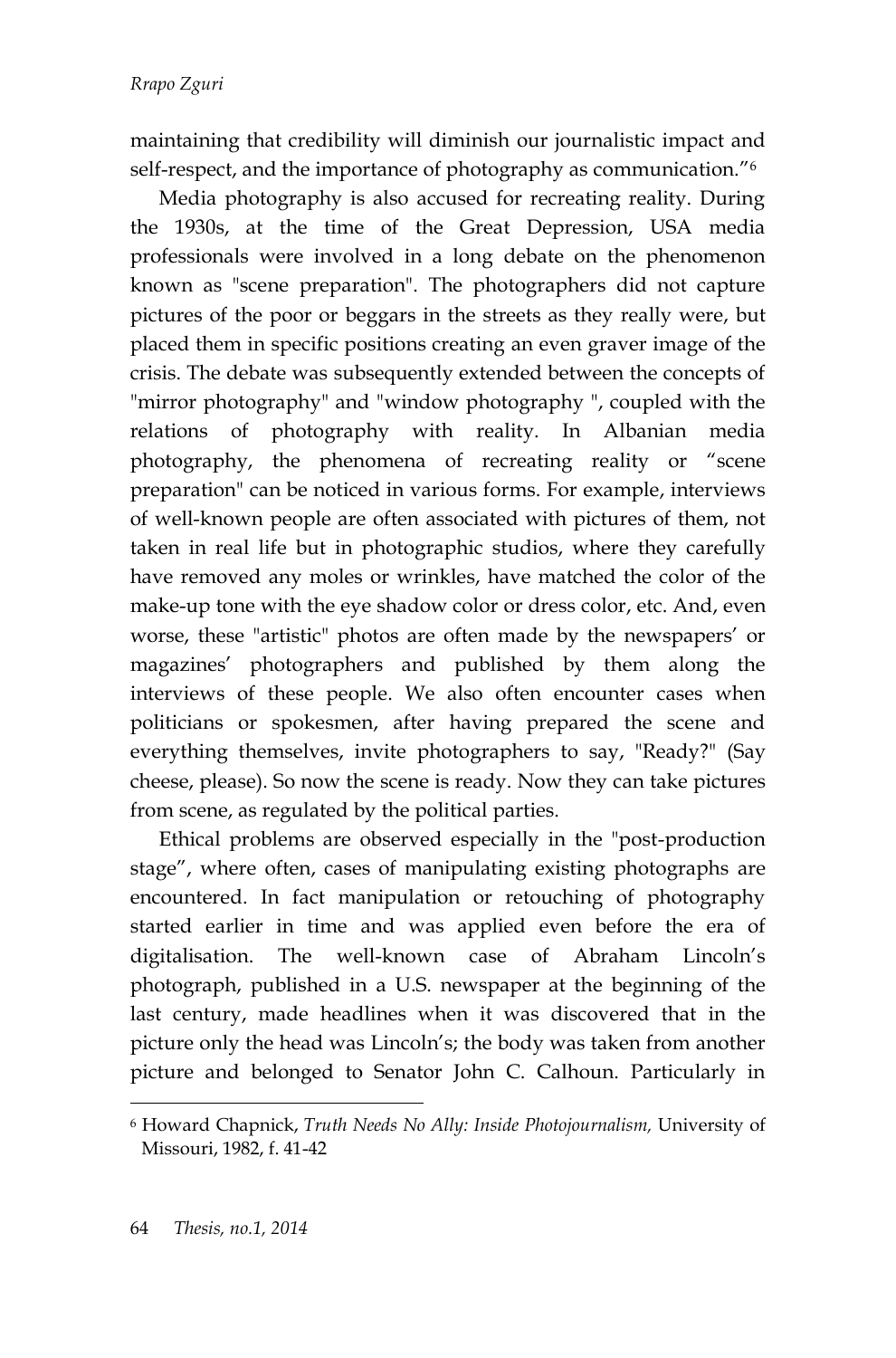authoritarian and dictatorial regimes, photo manipulation became a common practice. Manipulated photos of Lenin, Stalin, Enver Hoxha, etc., were countless. But this continues even today, when, often, random, informal meetings of Albanian leaders with foreign dignitaries in hotel corridors are shown by photographers as official meetings.

One of the most sensational cases of manipulation in professional photography in recent years is that of the photographer Brian Walski of *LA Times* in the U.S., who was fired when they revealed that he had published an altered photo from the war in Iraq. This photo was actually a composite of two images he had captured.<sup>7</sup> (See images below– the picture above is created by mounting the two photos below)





With the digitization of the photography and the emergence of the software for its processing, the possibility for further manipulation increased, and in many cases it is difficult to ascertain. The Internet

<sup>7</sup> Daniel R. Bersak , *Ethics in Photojournalism: Past, Present, and Future ,* Massachusetts Institute of Technology, Department of Comparative Media Studies, 2006, website: http://web.mit.edu/drb/Public/PhotoThesis/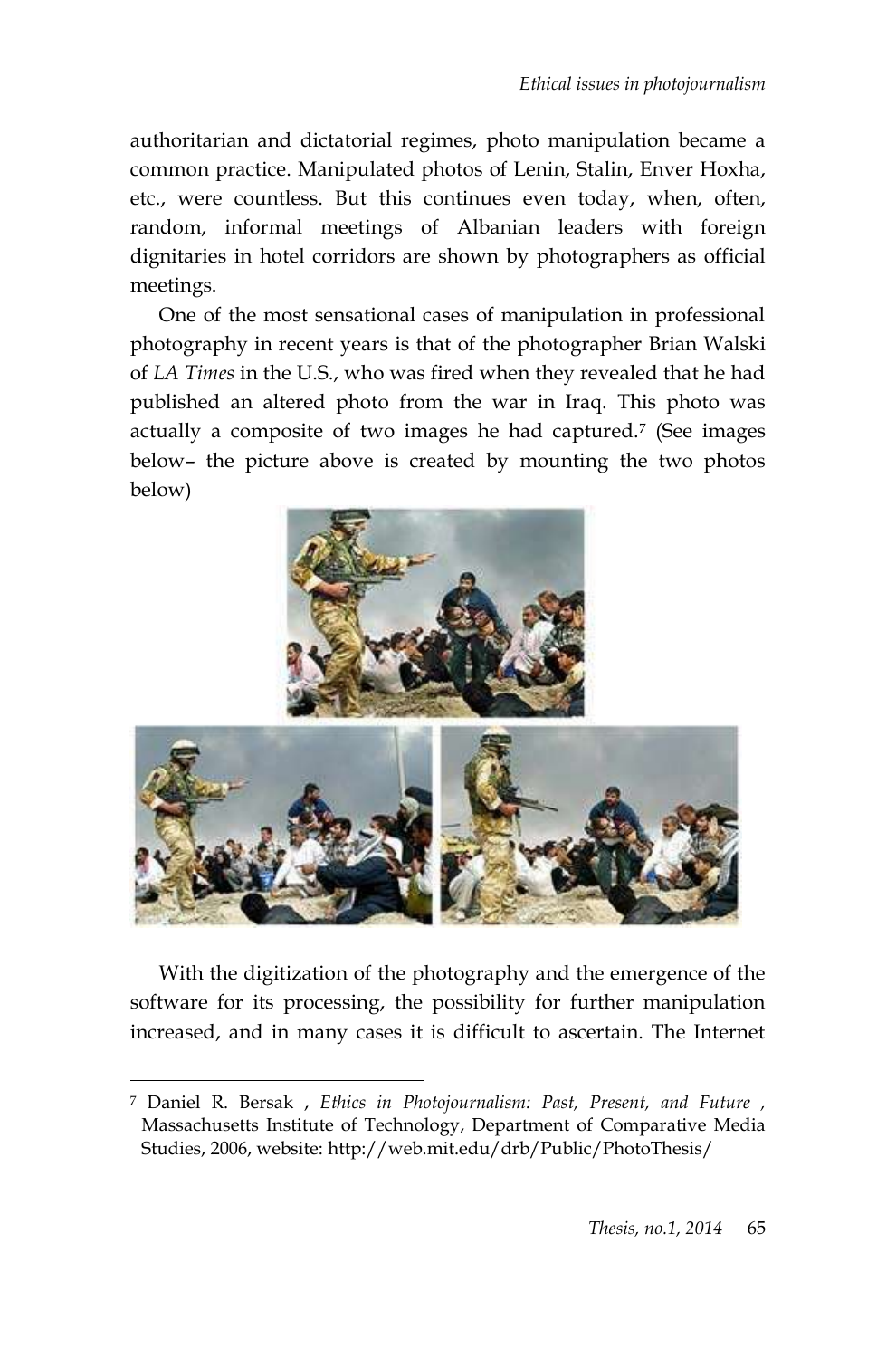#### *Rrapo Zguri*

itself has expanded the distribution of manipulated photographs. The term "photoshopping" has already entered all languages of the world, even in Albanian, implying alienations or interventions made in photography through the Photoshop program. A lot of digital manipulative operations carried out through computer programs are considered unethical by most codes of ethics of photography in different countries. Here are some of these ethical violations:

- Adding, removing or moving objects in such a way that the context of the event is altered,

- Changing a subject's facial expression, gestures, clothing, body parts or personal accessories,

- Age progression or regression (e.g. adding gray to hair),

-Image retouching that overestimates or underestimates the quality or demand for a product or alters aesthetically the environment

- Using effects or color changes in such a manner that it is unclear whether the effects or color changes were applied through digital editing or were part of the original event that was being covered

- The use of other digital editing procedures in a way that is not misleading as to the events, participants or context,

- Removing of the authenticity elements like watermarks, signatures, stamps and studio names, etc.

-Cropping of an image to exclude its damaged parts, when this procedure alters the context or the objectivity of the event.<sup>8</sup>

Of course, not every type of digital intervention is considered to be a violation of ethics. For example, computer operations related to the improvement or restoration of the objectivity or accuracy of the image not only aren't considered as ethical violations but are recommended to be applied. Such operations are: Color balancing and correction, file optimization, correction of lens distortion, focus adjustments, glare elimination and red eye elimination, overall lightening or darkening, etc. Other permissible operations are: image cropping in a manner that preserves the context of the event, enhancing of an image, or part

<sup>8</sup> *DigitalCustom Model Ethics Guidelines,* website*:* http://digitalcustom.com/ howto/mediaguidelines.asp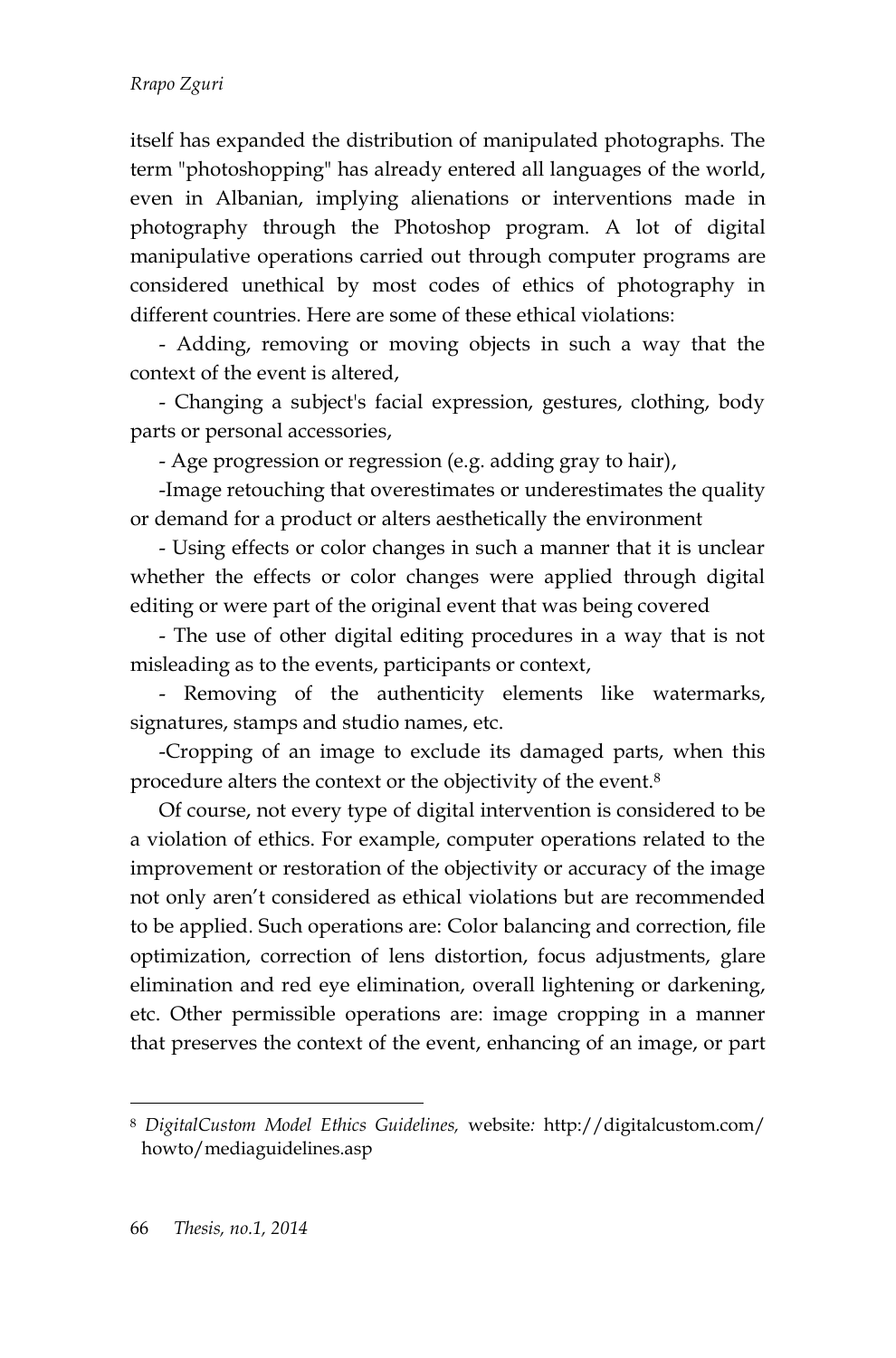of an image, when it serves an investigative purpose, legally-required (or advisable) concealment of a subject's identity, etc. 9

Other ethical problems of media photography are those related to the violation of privacy. The paparazzi phenomenon was first introduced in Albania after the 90's. While deepening in their tabloidization, Albanian newspapers and magazines expanded their space for gossip news and scandals. Some of ethical problems in relation to privacy that are observed in the Albanian media are: photographing or filming in the private space of public persons, politicians, artists, singers, etc., publishing photos of minors raped or massacred and photos of victims of prostitution, distortion of the image of a person or placing him under a false light, and using the image of an individual for various purposes, etc.

Violation of copyright, publishing of original photos without prior approval and without rewarding the author of the photograph, are also frequent violation cases found in Albanian media. Hunting of the photograph through internet and grabbing by right clicking, have created new ethical problems that require answers and immediate solutions. Obviously the best recommendation in this case, besides strengthening the legislation, would be the application of selfregulation instead of self-destruction. Establishing codes of ethics for media photography and applying regulations for digital photography processing, can help greatly in this regard.

## *Conclusions*

 $\overline{a}$ 

Despite the fact that media photography presents the visual aspect of a scene at a particular moment, it actually remains an interpretation of the reality. It is affected to a large extent by its author's subjectivity, beliefs, views, stereotypes, prejudices, interests, individual affiliation or taste. The editorial policies of various media outlets play a major role in this aspect. This kind of dependence of media photography on subjective factors is affecting not only its relations with the objective

<sup>9</sup> *DigitalCustom Model Ethics Guidelines,* website*:* [http://digitalcustom.com/](http://digitalcustom.com/howto/mediaguidelines.asp) [howto/mediaguidelines.asp](http://digitalcustom.com/howto/mediaguidelines.asp)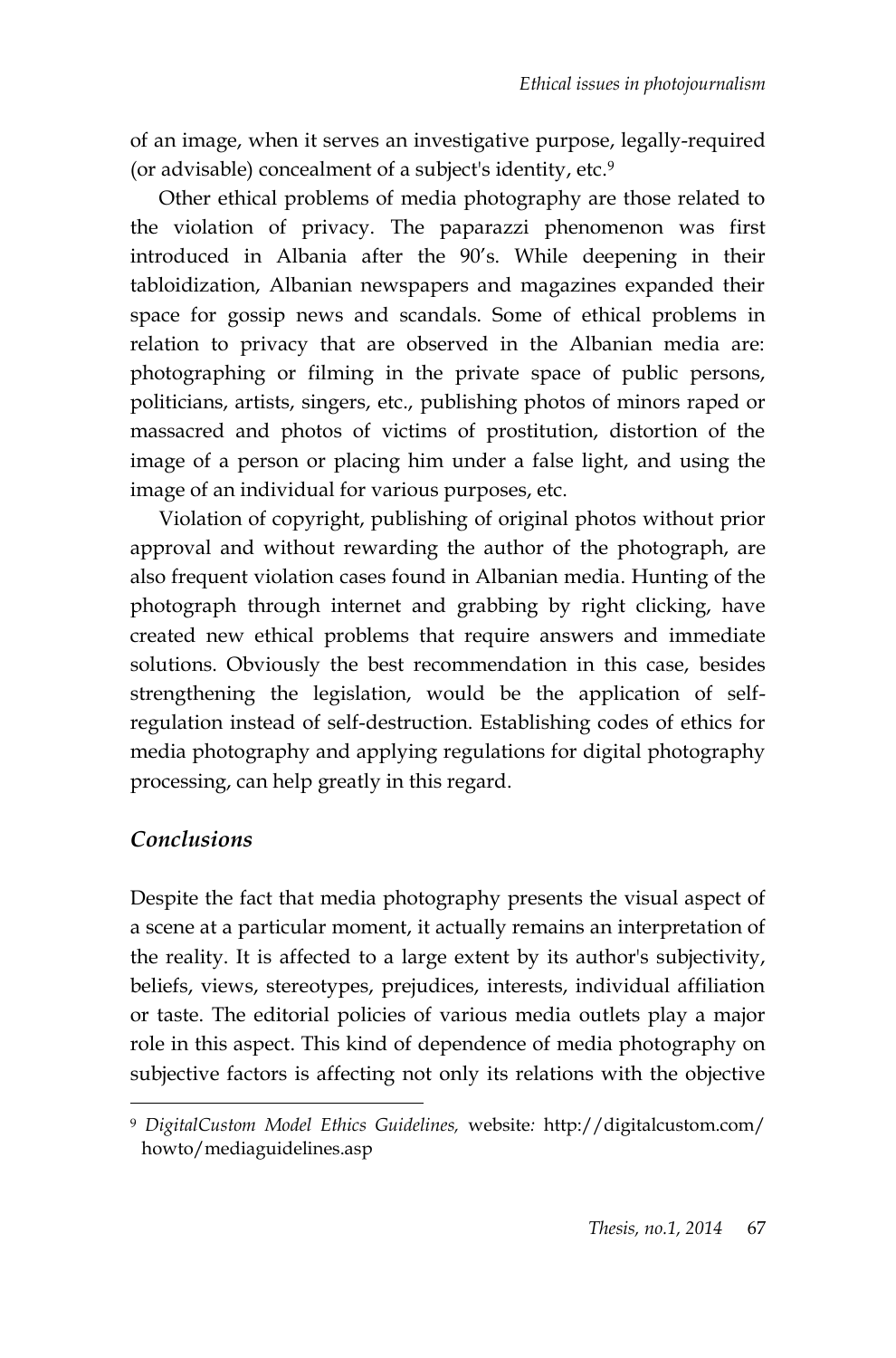truth, but has become the cause for the emergence of a myriad of ethical problems, such as the manipulating of reality for various purposes (especially political), putting events under a false light, damaging the image of various public or non-public persons, intrusion into the private life or territory of the other, infringement of copyright, etc.

Although several codes of ethics have been developed for journalism in general in Albania, there is still no existing selfregulatory framework for media photography and photojournalism. Photojournalism organizations are almost inexistent. In the meantime digitization of the media and the expansion of the Internet have increased the range of ethical issues and have made urgent the need to address deeper theoretical analyses and to undertake practical solutions to minimize cases of ethics violations.

### *Bibliography*

[Arthur Asa Berger](http://www.google.al/search?tbo=p&tbm=bks&q=inauthor:%22Arthur+Asa+Berger%22)**,** *Seeing is believing: an introduction to visual communication*, McGraw Hill Education, 2007 .

Howard Chapnick, *Truth Needs No Ally: Inside Photojournalism,*  University of Missouri, 1982.

[Kenneth Kobre,](http://www.google.al/search?tbo=p&tbm=bks&q=inauthor:%22Kenneth+Kobre%22&source=gbs_metadata_r&cad=9) *Photojournalism: The Professionals' Approach*, Taylor & Francis, 2004.

Martin Lister, *The Photographic Image in Digital Culture,* Routledge, London, 1995.

[Paul Lester,](http://www.google.al/search?tbo=p&tbm=bks&q=inauthor:%22Paul+Lester%22) *Photojournalism: An Ethical Approach*, Lawrence Erlbaum Associates, Incorporated, 1991.

Terence Wright**,** *The Photography Handbook***,** Routledge, London and New York, 2003.

Victor Burgin, *Thinking Photography,* Macmillan, London, 1982.